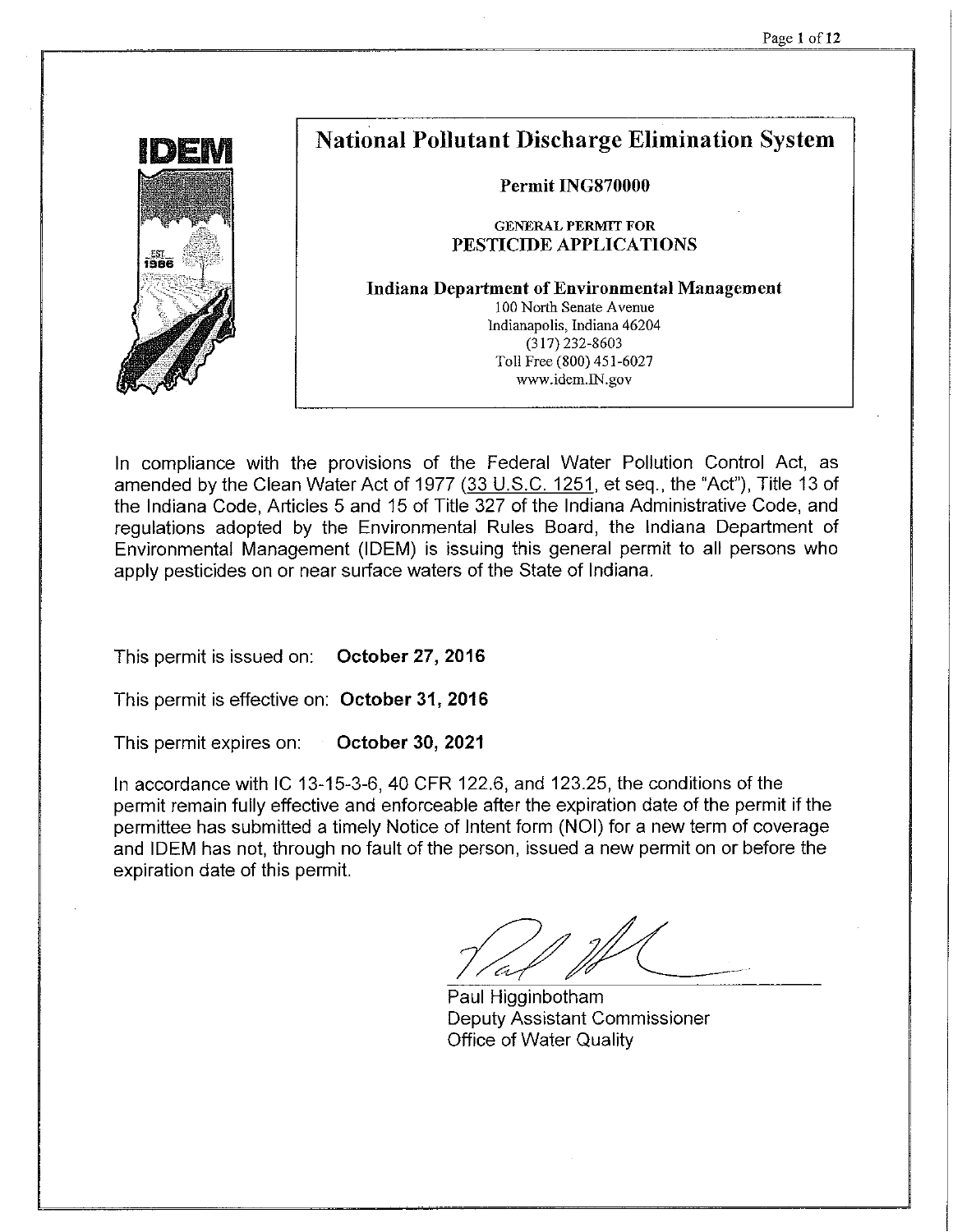#### INDIANA DEPARTMENT OF ENVIRONMENTAL MANAGEMENT NATIONAL POLLUTANT DISCHARGE ELIMINATION SYSTEM **PESTICIDE GENERAL PERMIT FOR POINT SOURCE DISCHARGES TO WATERS OF THE STATE FROM THE APPLICATION OF PESTICIDES** Permit Number ING870000 (2016-2021)

## **1.0 GENERAL**

This document is a general permit that covers pesticide discharges to surface waters of the state resulting from the activities described below and in a person's NOI if one was submitted.

#### **1.1 Permittees**

If a person (as defined by IC 13-11-2-158) applies pesticides in a use pattern described in Column 1 of Table 1 (See Section 2.1 below), that person's pesticide discharges are automatically covered under this general permit as long as the person complies with all requirements of this permit. A person must comply with all conditions of this permit to maintain coverage for pesticide discharges under this permit.

## **1.2 Permit locations**

This permit is effective for pesticide discharges throughout the state of Indiana.

#### **1.3 Effective dates**

Authorization to discharge under this general permit begins on October 31, 2016. Authorization to discharge under this general permit ends on the earlier of the following:

- (1) Midnight on October 30, 2021 unless the commissioner issues a new pesticide general permit to take effect on or after that date, in which case a person may continue to discharge under the new (successor) general permit as long as the person meets the requirements of the new (successor) general permit.
- (2) A person who has obtained coverage under this general permit requests to be excluded from the general permit, and applies for and is granted an individual permit, in which case coverage under the general permit terminates at the time the individual permit takes effect.
- (3) A person who is covered under this general permit determines that such coverage is no longer required and submits a notice of termination under section 5.15 of this document, in which case authorization to discharge under this general permit terminates at midnight of the day that a complete notice of termination is processed and posted on the department's website
- (4) The commissioner revokes a person's coverage under the general permit for cause, in which case authorization to discharge under this general permit terminates on the date of the commissioner's written notice.

## **1.4 Definitions**

The definitions in the following apply throughout this document:

- IC 13-11-2
- IC 15-16-4
- IC 15-16-5
- 327 IAC 2-1-9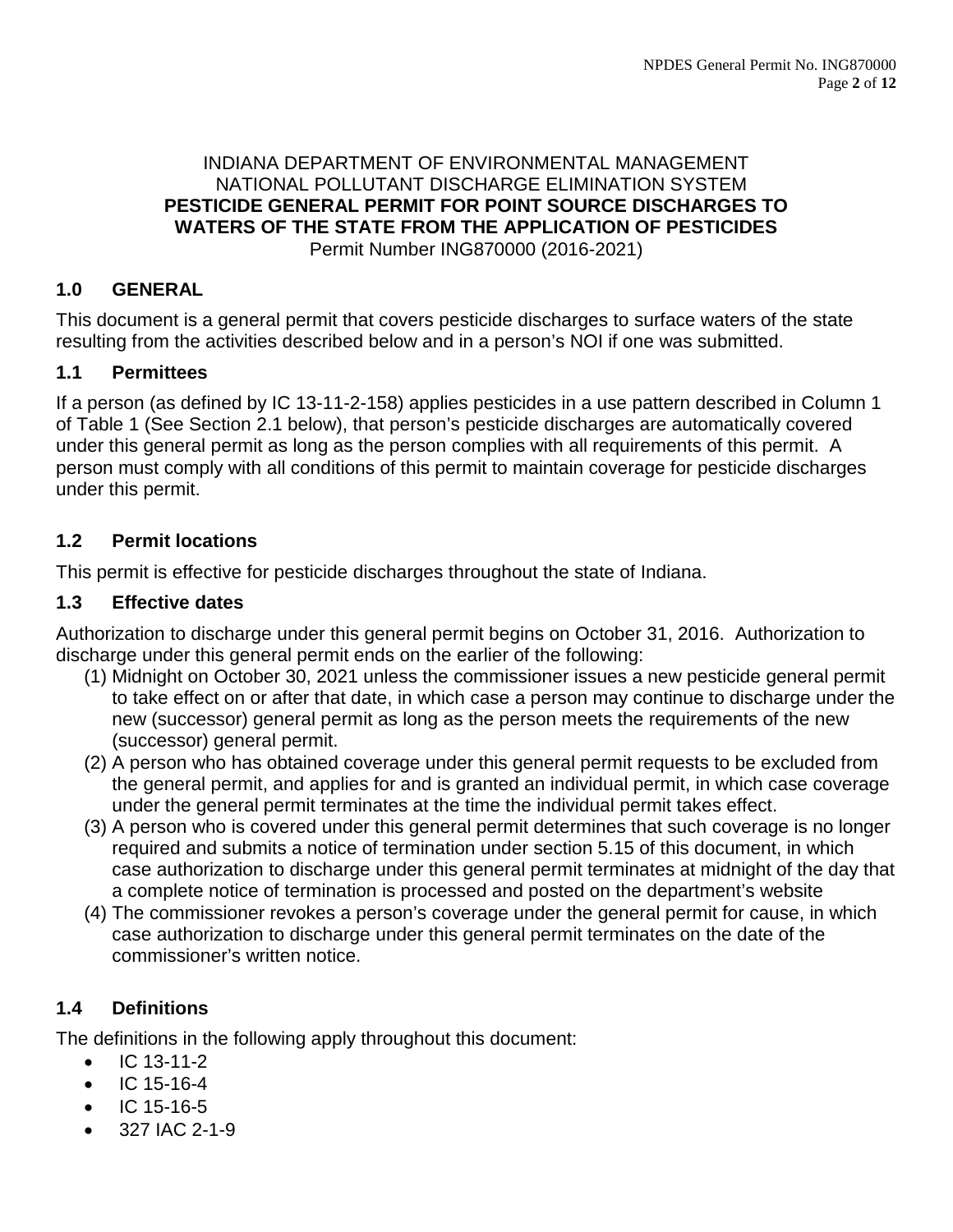- 327 IAC 2-1.5-2
- 327 IAC 2-6.1-4
- 327 IAC 5-1.5
- 355 IAC 4-0.5
- 357 IAC 1
- 7 U.S.C. 136
- 33 U.S.C.1321
- 40 CFR 122
- 40 CFR 130.2
- 40 CFR 152.3
- 40 CFR 166.3
- 40 CFR 174.3
- The U.S. Environmental Protection Agency "NPDES Pesticide General Permit (PGP) for Point Source Discharges to Waters of the United States from the Application of Pesticides (Final)" issued in October, 2011.

## **2.0 EFFLUENT LIMITATIONS**

#### **2.1 What discharges are covered under this general permit?**

Pesticide discharges from the following applications of pesticides are covered under this general permit:

- The application of pesticides directly to water in order to control pests. Examples of such applications include applications to control mosquito larvae, aquatic weeds, or other pests that are present in water.
- The application of pesticides to control pests that are present over water, including near the water, where a portion of the pesticides will unavoidably be deposited to the water in order to target the pests effectively. Examples of such applications include when insecticides are aerially applied to a forest canopy where water may be present below the canopy, or when pesticides are applied over or near water for control of adult mosquitoes or other pests.

Table 1 describes the specific pesticide uses that are covered under this general permit. If a person applies pesticides in a use pattern listed in Table 1, then regardless of the size of the annual treatment area, the discharge of pesticides to waters of the state resulting from such activities is authorized under this general permit as long as the person complies with the terms and conditions of this general permit.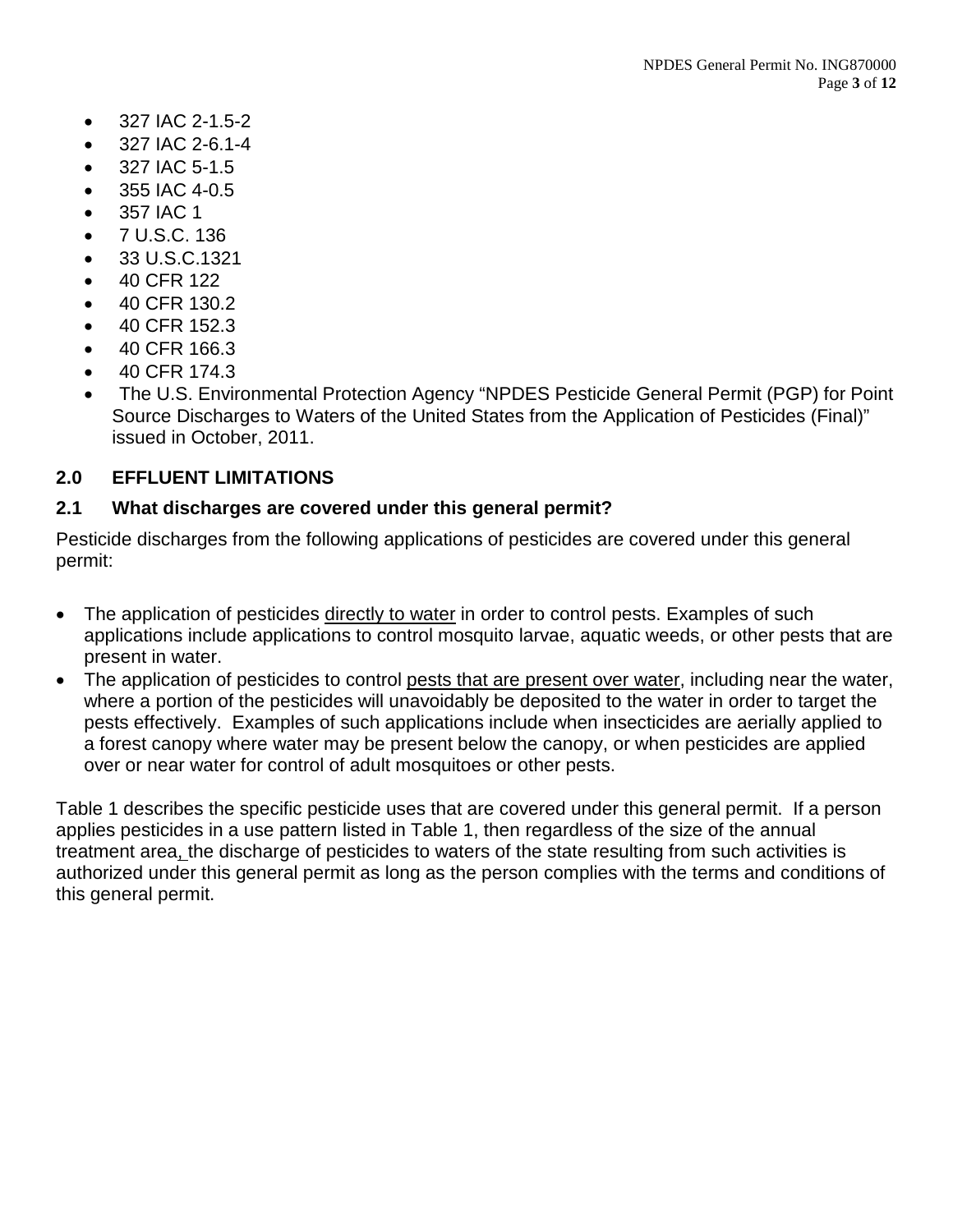| Pesticide Use                                                                                                                                                                                                                                                                                                                                                                                                                                                                                                                                                                                | <b>Annual Treatment Area</b><br><b>Thresholds for Determining</b><br><b>NOI Submittal Requirements</b>                         |
|----------------------------------------------------------------------------------------------------------------------------------------------------------------------------------------------------------------------------------------------------------------------------------------------------------------------------------------------------------------------------------------------------------------------------------------------------------------------------------------------------------------------------------------------------------------------------------------------|--------------------------------------------------------------------------------------------------------------------------------|
| Control of public health or nuisance pests and other<br>flying insect pests that develop or are present during a<br>portion of their life cycle in or above standing or<br>flowing water. Public health or nuisance pests in this<br>use category include but not limited to mosquitoes and<br>black flies.                                                                                                                                                                                                                                                                                  | 6400 acres (cumulative for<br>adulticide for the calendar<br>year)                                                             |
| Control of invasive or other nuisance weeds and algae<br>in water and at water's edge, including irrigation<br>ditches and irrigation canals including but not limited<br>to:<br>(1) Treating weeds in a right-of-way or easement<br>where to target the pests effectively a portion of the<br>pesticide unavoidably will be applied over and<br>deposited to water; and<br>(2) Control of aquatic vegetation through chemical or<br>biological means in waters of the state under a<br>permit issued by the Department of Natural<br>Resources under IC 14-22-9-10 and 312 IAC<br>$9-10-3.$ | 80 acres in water<br>20 linear miles of ditch or other<br>linear feature or at water's<br>edge                                 |
| Control of invasive or other nuisance animals in water<br>and at the water's edge. Aquatic nuisance animals in<br>this use category include, but are not limited to fish,<br>lampreys, and mollusks.                                                                                                                                                                                                                                                                                                                                                                                         | 80 acres in water<br>20 linear miles of ditch or other<br>linear feature or at water's<br>edge                                 |
| Aerial or ground application of a pesticide over a forest<br>canopy to control the population of a pest species, for<br>example, an insect or pathogen, where to target the<br>pests effectively a portion of the pesticide unavoidably<br>will be applied over and deposited to water.                                                                                                                                                                                                                                                                                                      | 6400 acres (cumulative for the<br>calendar year)                                                                               |
| Application of pesticides to outstanding state resource<br>waters designated in 327 IAC 2-1.3-3(d) to restore or<br>maintain water quality or to protect public health or the<br>environment where those discharges either do not<br>degrade water quality or only degrade water quality on<br>a short-term or temporary basis.                                                                                                                                                                                                                                                              | No annual treatment area<br>threshold. Applies to any<br>pesticide application,<br>regardless of the amount of<br>area treated |

# **Table 1. Pesticide Uses Covered Under this General Permit**

Table 2 lists pesticide uses that are not covered under this general permit.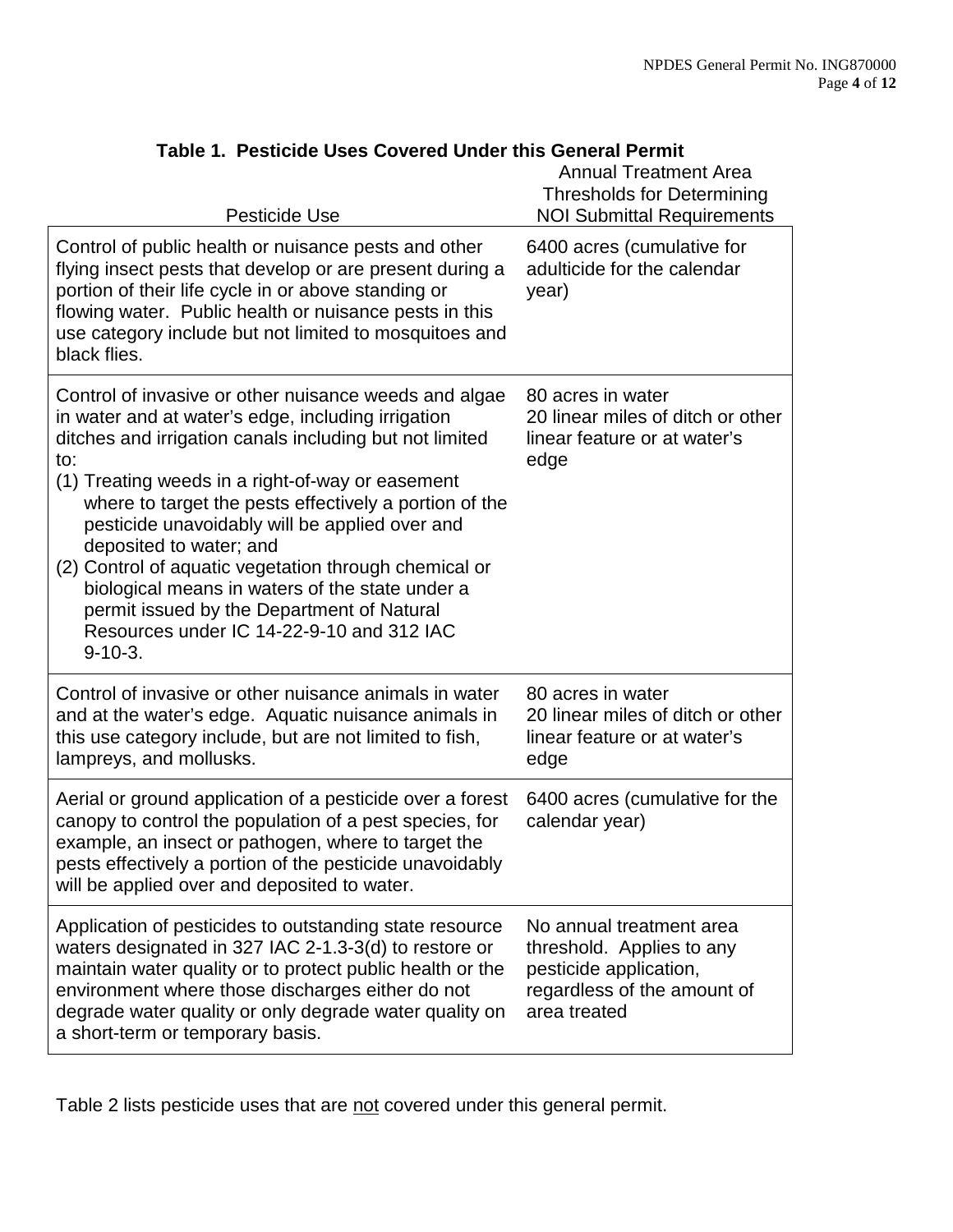## **Table 2. Pesticide Uses that ARE NOT Covered Under this General Permit**

Agricultural pesticide application to the land or to terrestrial crops.

Agricultural stormwater runoff.

Pesticide application or discharge that violates IC 15-16-4, IC 15-16-5, the rules of the Indiana State Chemist at 355 IAC 4 or 355 IAC 5, the rules of the Indiana Pesticide Review Board at 357 IAC 1, or the pesticide product label.

Pesticide application that results in the discharge of any pesticide: (1) to waters that have been designated as:

- (A) impaired for that pesticide or its degradates;
- (B) outstanding state resource waters in 327 IAC 2-1.3-3(d) except as provided in Table 1<sup>-</sup>
- (2) that violates a water quality standard established in 327 IAC 2; or
- (3) within a pesticide setback established by the Indiana State Chemist or the Indiana Pesticide Review Board or described in the product label.

Discharges that are currently covered by another NPDES permit.

Discharges included in a permit that within the last five (5) years has been or is in the process of being denied, terminated, or revoked by the department.

## **2.2 Technology-based effluent limitations**

When applying pesticides to or over waters of the state, a person must comply with all of the following:

- IC 15-16-4 for pesticide registration.
- IC 15-16-5 for pesticide use and application.
- 355 IAC 4 for pesticide use and application.
- 355 IAC 5 for storage and secondary containment of pesticides.
- 357 IAC 1 for use of pesticides.
- The pesticide product label required by Section 3 of the Federal Insecticide, Fungicide and Rodenticide Act (7 U.S.C. §136a).

## **2.3 Water quality based effluent limitations**

The discharge must be controlled as necessary to meet applicable numeric and narrative state water quality standards in 327 IAC 2-1 and 327 IAC 2-1.5. When applying pesticides to or over waters of the state, a person must comply with all of the following:

- 312 IAC 9-10-3 for pesticide applications under a permit issued by the Indiana Department of Natural Resources.
- 327 IAC 5-2-8 for standard conditions for NPDES permits.
- 327 IAC 5-2-22 for signatures.
- 327 IAC 2 for water quality standards.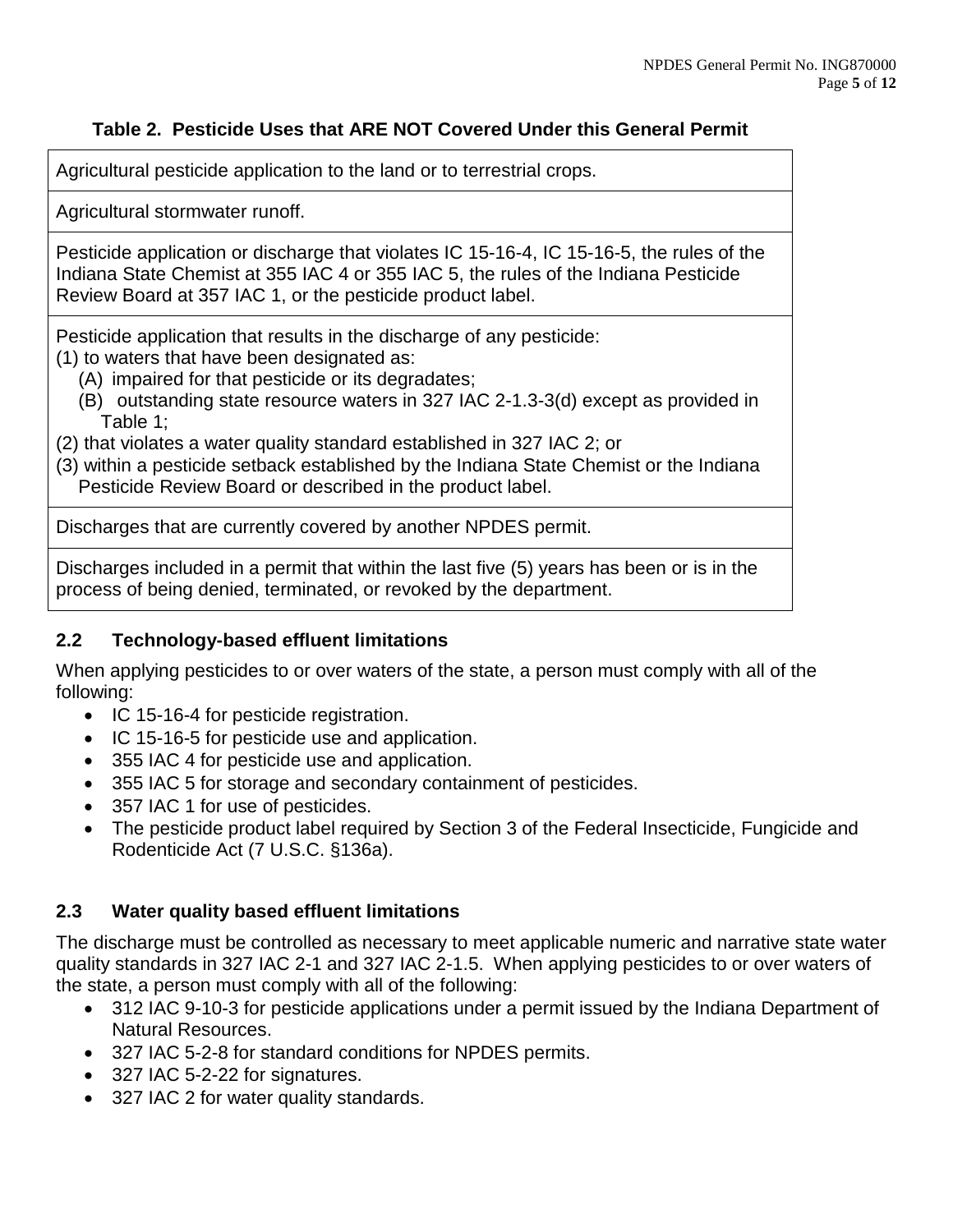#### **3.0 MONITORING AND REPORTING REQUIREMENTS**

#### **3.1 General**

When applying pesticides to or over waters of the state, a person must comply with all of the following:

- 327 IAC 2-6.1 for reporting of spills.
- 40 CFR 110.6 and 40 CFR 117.21 for reporting of spills to the National Response Center.
- IC 13-14-2-2 and 327 IAC 5-1-3(c) for inspection and entry.
- Section 311(b)(5) of the Federal Water Pollution Control Act (33 U.S.C. 1321(b)(5)).

#### **3.2 Spills, Leaks, or Other Unpermitted Discharge Notification**

A person covered by this general permit must report all leaks, spills, or other releases of pesticides to:

- IDEM as required by 327 IAC 2-6.1 at **(888) 233-7745**, and
- for spills of a reportable quantity, the National Response Center (NRC) at **(800) 424-8802**,

as soon as the person has knowledge of the release.

#### **3.3 Adverse Incident Notification**

## **3.3.1 Adverse Incidents to be Reported to IDEM**

All persons covered by this general permit must monitor for, identify, and report adverse incidents. If a person covered by this general permit observes or are otherwise made aware of an adverse incident that may have resulted from a discharge from the pesticide application, the person must notify IDEM by telephone at **(888) 233-7745:**

- immediately for incidents which pose a significant danger to human health or the environment,
- as soon as possible but within two (2) hours of discovery for any adverse incidents resulting in death or acute injury or illness to animals or humans (see 327 IAC 2-6.1), and
- within 24 hours of the person becoming aware of the adverse incident for any other adverse incidents not listed above.

Such adverse incident reports to IDEM under Section 3.3.1 must include the following information:

- The caller's name and telephone number;
- Operator name and mailing address;
- If covered under a NOI, the NPDES tracking number;
- The name and telephone number of a contact person, if different than the person providing the 24-hour notice;
- How and when the person became aware of the adverse incident;
- Description of the location of the adverse incident;
- Description of the adverse incident identified and the EPA pesticide registration number for each product the person applied in the area of the adverse incident; and
- Description of any steps the person has taken or will take to correct, repair, remedy, clean up, or otherwise address any adverse effects.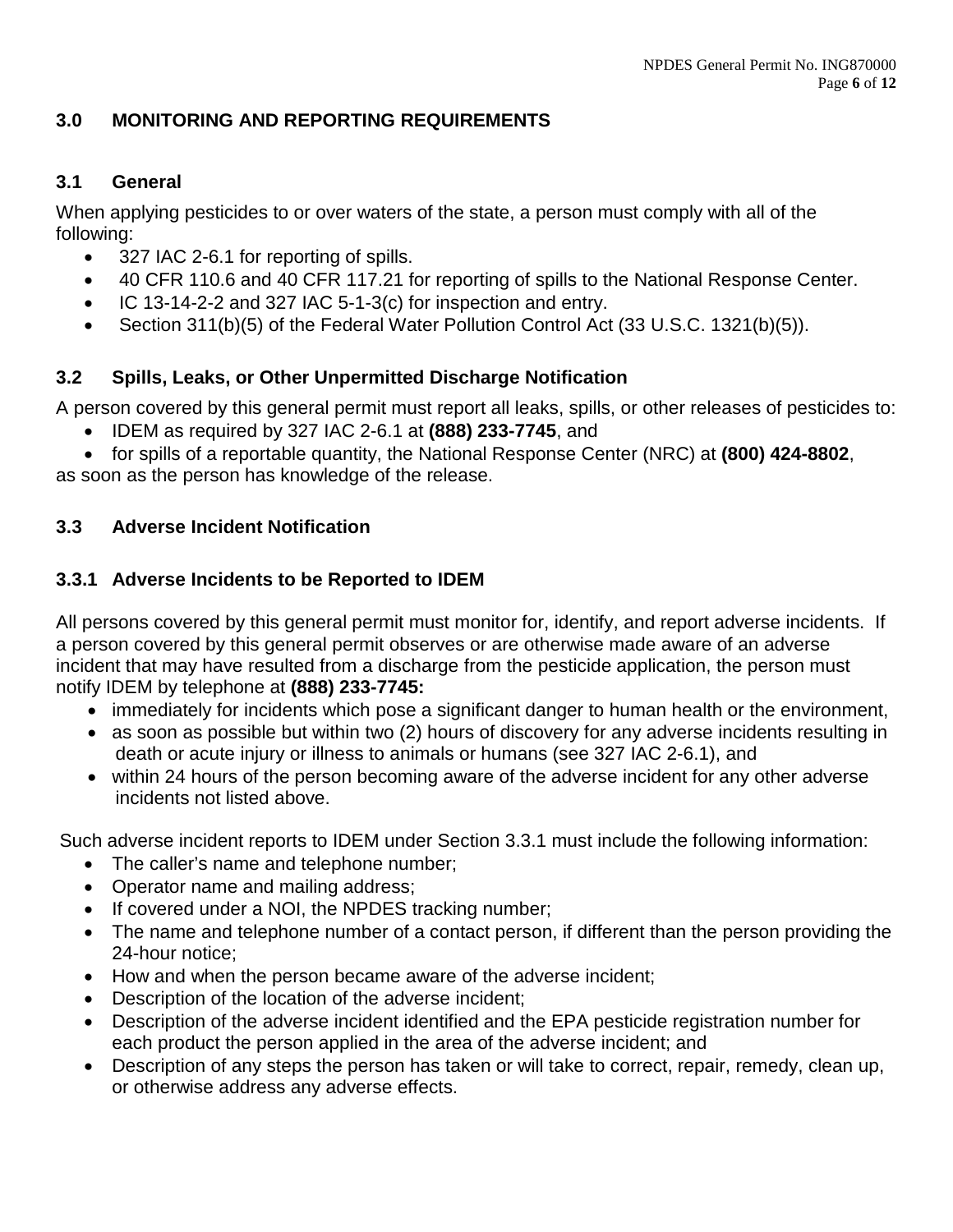## **3.3.2 Written Reports of Adverse Incidents to IDEM**

Within five (5) days of reporting an adverse incident under Section 3.3.1, the person covered by this general permit must provide a written report of the adverse incident to the department which includes the following information:

- Information required to be provided above;
- Date and time the person notified IDEM of the adverse incident, who the person spoke with, and any instructions the person received from IDEM;
- Location of incident, including the names of any waters affected and appearance of those waters (sheen, color, clarity, etc);
- A description of the circumstances of the adverse incident including species affected, estimated number of individual and approximate size of dead or distressed organisms;
- Magnitude and scope of the affected area (e.g. aguatic square area or total stream distance affected);
- Pesticide application rate, intended use site (e.g., banks, above, or direct to water), method of application, and name of pesticide product, description of pesticide ingredients, and EPA registration number;
- Description of the habitat and the circumstances under which the adverse incident occurred (including any available ambient water data for pesticides applied);
- If laboratory tests were performed, indicate what test(s) were performed, and when, and provide a summary of the test results within 5 days after they become available;
- If applicable, explain why the person believes the adverse incident could not have been caused by exposure to the pesticide;
- Actions to be taken to prevent recurrence of adverse incidents; and
- Signed and dated in accordance with 327 IAC 5-2-22.
- The person must report adverse incidents even for those instances when the pesticide labeling states that adverse effects may occur.

Written reports shall be submitted to IDEM via email by sending to [WWReports@idem.IN.gov.](mailto:WWReports@idem.IN.gov)

## **3.3.3 Adverse Incident Reporting For Federally-listed Threatened or Endangered Species**

If a person becomes aware of an adverse incident to a federally-listed threatened or endangered species or its federally-designated critical habitat, that may have resulted from a discharge from the pesticide application, the person must immediately notify the National Marine Fisheries Service Northeast Regional Office (NMFS) at (**978) 281-9300** in the case of an anadromous or marine species, or the U.S. Fish and Wildlife Service (FWS) Indianapolis Law Enforcement Office at (**317) 346-7014** in the case of a terrestrial or freshwater species. This notification must be made by telephone immediately upon becoming aware of the adverse incident and must include the following information:

- The caller's name and telephone number;
- Operator name and mailing address;
- The name of the affected species;
- How and when the person became aware of the adverse incident;
- Description of the location of the adverse incident;
- Description of the adverse incident, including the EPA pesticide registration number for each product the person applied in the area of the adverse incident; and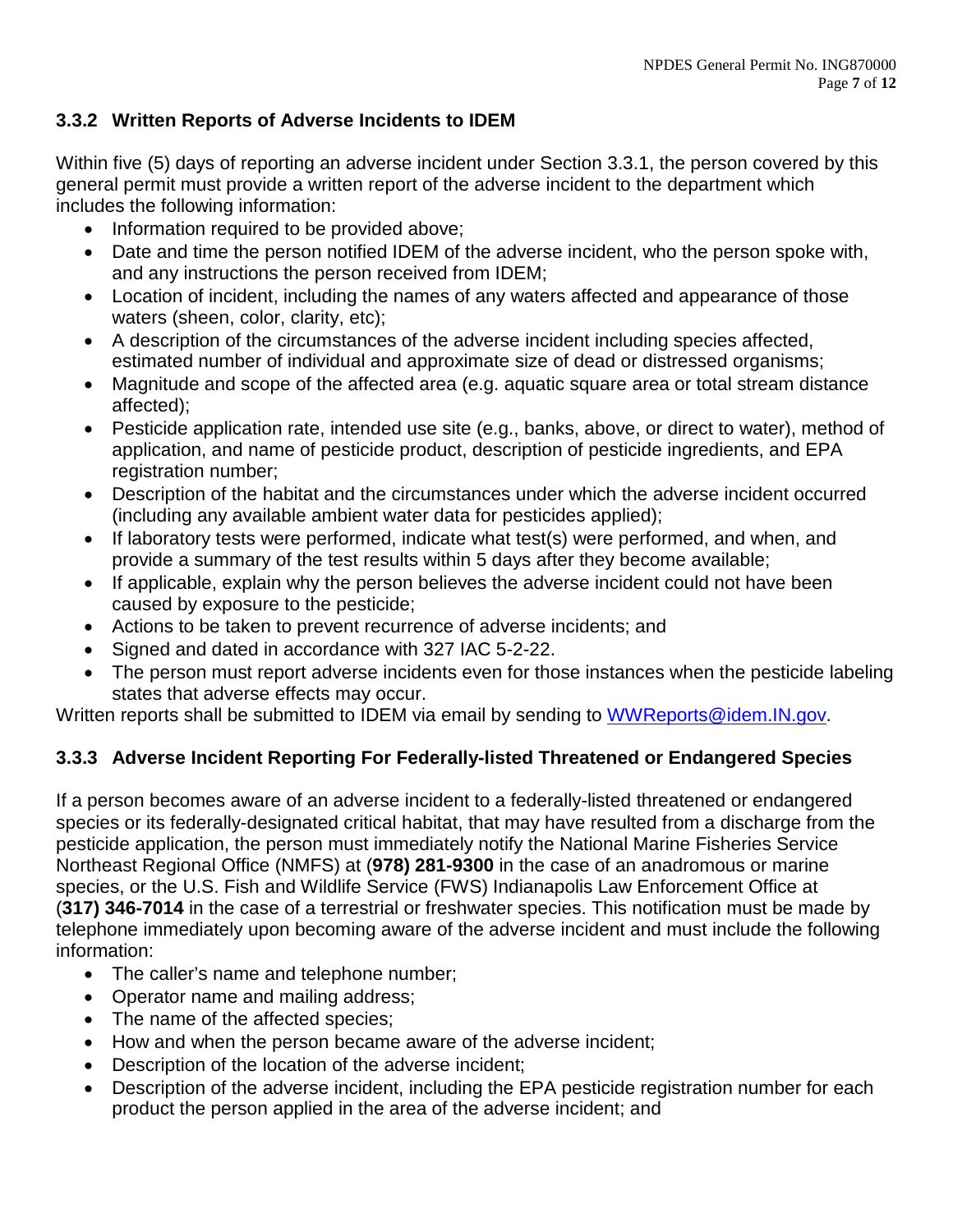• Description of any steps the person has taken or will take to alleviate the adverse impact to the species.

# **3.3.4 Adverse Incident Reporting For State-listed Rare, Threatened or Endangered Species**

If a person becomes aware of an adverse incident to a state-listed rare, threatened or endangered species or its critical habitat that may have resulted from a discharge from the pesticide application, the person must immediately notify the Indiana Department of Natural Resources at (**317) 232-4200**. This notification must be made by telephone immediately upon becoming aware of the adverse incident and must include the information required in Section 3.3.3 above.

## **4.0 SPECIAL PERMIT CONDITIONS**

#### **4.1 Threatened and endangered species**

When applying pesticides to or over waters of the state, the person must comply with the Endangered Species Act of 1973 (16 U.S.C. 1531 et seq.) and IC 14-22-34 for non-game endangered and threatened species.

## **4.2 Declared pest emergencies**

If the person is applying pesticides in response to a declared pest emergency situation under 40 CFR 166, the person is authorized to discharge immediately for activities conducted in response to that declared pest emergency situation. The person must comply with 40 CFR 166 for use of pesticides in emergency conditions.

## **5.0 STANDARD PERMIT CONDITIONS**

## **5.1 Notice of intent (NOI)**

If the person is listed in Table 3 and not listed in Table 4, the person must submit a NOI to the department by the date in the table. The person must submit the NOI on forms provided by the commissioner or electronically in the format specified by the commissioner. Additionally any person required to submit a NOI must comply with Section 5.2 of this permit.

## **Table 3. Who Must Submit a NOI**

| Entity                                                                                                                                                                                                                                                                                                                                                               | Submittal dates                                                           |
|----------------------------------------------------------------------------------------------------------------------------------------------------------------------------------------------------------------------------------------------------------------------------------------------------------------------------------------------------------------------|---------------------------------------------------------------------------|
| A unit of federal or state government with pest control<br>responsibility and that exceeds an annual treatment<br>area threshold in Table 1.                                                                                                                                                                                                                         | At least 10 days prior to<br>commencement of pesticide<br>application(s). |
| A person that employs or contracts with other persons<br>to apply pesticides in a use pattern listed in Table 1 for<br>pesticide applications that:<br>(1) exceed an annual treatment area threshold in Table<br>$1$ ; and<br>(2) are not covered under another person's general<br>permit coverage; and<br>which is not a small business as defined in IC 5-28-2-6. | At least 10 days prior to<br>commencement of pesticide<br>application(s). |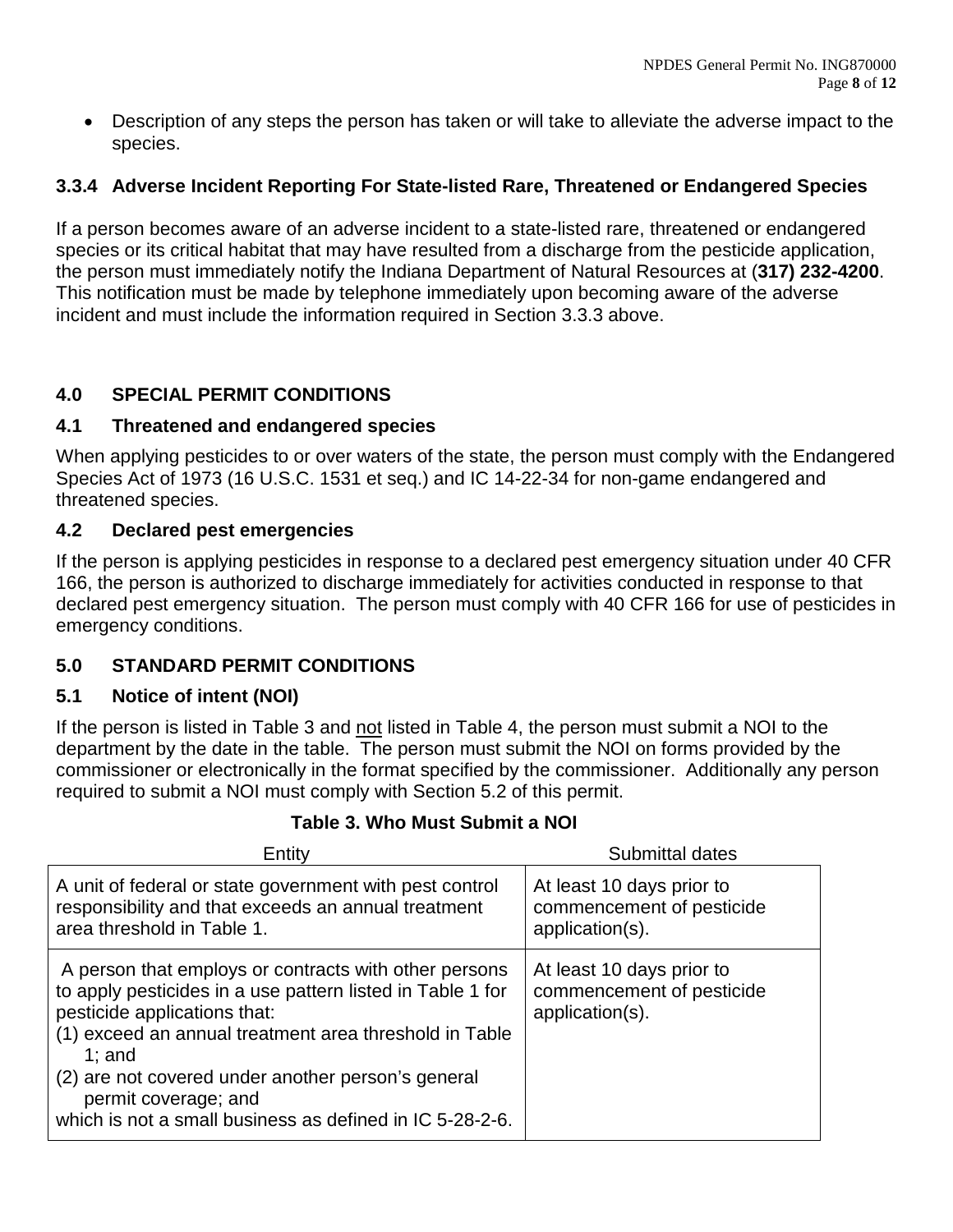| A person who applies pesticides to outstanding state<br>resource waters designated in 327 IAC 2-1.3-3(d) | At least ten (10) days before<br>applying pesticides to<br>outstanding state resource<br>waters. |
|----------------------------------------------------------------------------------------------------------|--------------------------------------------------------------------------------------------------|
|----------------------------------------------------------------------------------------------------------|--------------------------------------------------------------------------------------------------|

## **Table 4. Who is Not Required to Submit a NOI**

A person who is certified or licensed to apply pesticides by the Office of the Indiana State Chemist (OISC) or a person who has received a GN number issued by the OISC in any of the following categories: 2 – Forest Pest Management; 3B – Turf Management; 5 – Aquatic Pest Management; 6 – Industrial Weed Management; 7A - Industrial, Institutional, Structural, and Health-Related Pest Management; 8 – Mosquito Management; and 11 – Aerial Application. (A "GN number" is the OISC identifier number that is assigned to a "government or not-for-hire pesticide application operating location".)

A person who applies pesticides under a permit issued by the Indiana Department of Natural Resources under IC 14-22-9-10 and 312 IAC 9-10-3.

A person engaged in pesticide research and development activities.

The person must update the NOI to include outstanding state resource waters no later than 10 days before application and additional treatment areas as they occur that were not included in the previous NOI.

#### **5.2 Pesticide Discharge Management Plan**

Any person who is required to submit aNOI, as set forth in Section 5.1 of this general permit, must also develop a Pesticide Discharge Management Plan by the date that the NOI is due. The Pesticide Discharge Management Plan must be in the form specified by the Office of the Indiana State Chemist. The Plan is not required to be submitted to IDEM or OISC for approval prior to its implementation. A copy of the PDMP shall be maintained by the person and shall be made available for agency (IDEM or OISC) review upon request.

#### **5.3 Compliance with applicable federal and state laws and rules.**

When applying pesticides to or over waters of the state, the person must comply with all of the following:

- IC 15-16-4 for pesticide registration.
- IC 15-16-5 for pesticide use and application.
- 355 IAC 4 for pesticide use and application.
- 355 IAC 5 for storage and secondary containment of pesticides.
- 357 IAC 1 for use of pesticides.
- The pesticide product label required by Section 3 of the Federal Insecticide, Fungicide and Rodenticide Act (7 U.S.C. §136a).
- 312 IAC 9-10-3 for pesticide applications under a permit issued by the Indiana Department of Natural Resources.
- 327 IAC 5-2-8 for standard conditions for NPDES permits.
- 327 IAC 5-2-22 for signatures.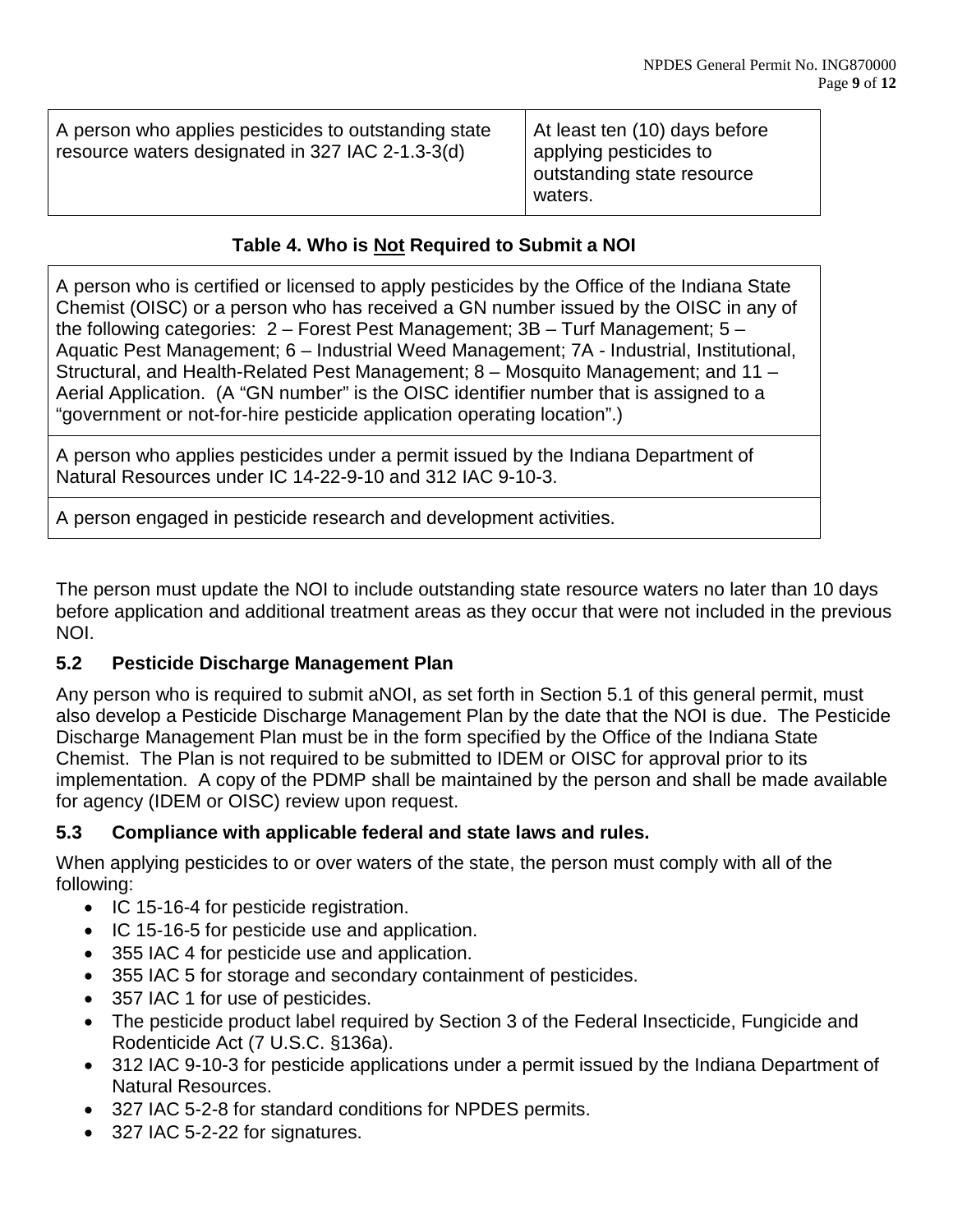- 327 IAC 2 for water quality standards.
- 327 IAC 2-6.1 for reporting of spills.
- 40 CFR 110.6 and 40 CFR 117.21 for reporting of spills to the National Response Center.
- IC 13-14-2-2 and 327 IAC 5-1-3(c) for inspection and entry.
- Section 311(b)(5) of the Federal Water Pollution Control Act (33 U.S.C. 1321(b)(5)).
- The Endangered Species Act of 1973 (16 U.S.C. 1531 et seq.).
- IC 14-22-34 for non-game endangered and threatened species.
- 40 CFR 166 for use of pesticides in emergency conditions.

## **5.4 Need to Halt or Reduce Activity Not a Defense**

Pursuant to 40 CFR 122.41(c), it shall not be a defense for a person in an enforcement action that it would have been necessary to halt or reduce the permitted activity in order to maintain compliance with the conditions of this permit.

## **5.5 Duty to Mitigate**

Pursuant to 40 CFR 122.41(d), a person covered by this general permit must take all reasonable steps to minimize or prevent any discharge in violation of this permit which has a reasonable likelihood of adversely affecting human health or the environment.

#### **5.6 Property Rights**

Pursuant to 40 CFR 122.41(g), this permit does not convey any property rights of any sort, or any exclusive privileges.

## **5.7 Duty to Provide Information**

Pursuant to 40 CFR 122.41(h), a person covered by this general permit must furnish to the department or an authorized representative, within a reasonable time, any information which the department may request to determine whether cause exists for modifying, revoking and reissuing, or terminating this permit or to determine compliance with this permit. A person covered by this general permit must also furnish to the department or an authorized representative upon request, copies of records required to be kept by this permit.

#### **5.8 Transfers**

General permit coverage under this permit is not transferable to any person.

#### **5.9 Inspections**

As provided in 327 IAC 5-1-3(c), the commissioner or the commissioner's designated representative may inspect any facility, establishment, or pesticide management area covered under this general permit at any time.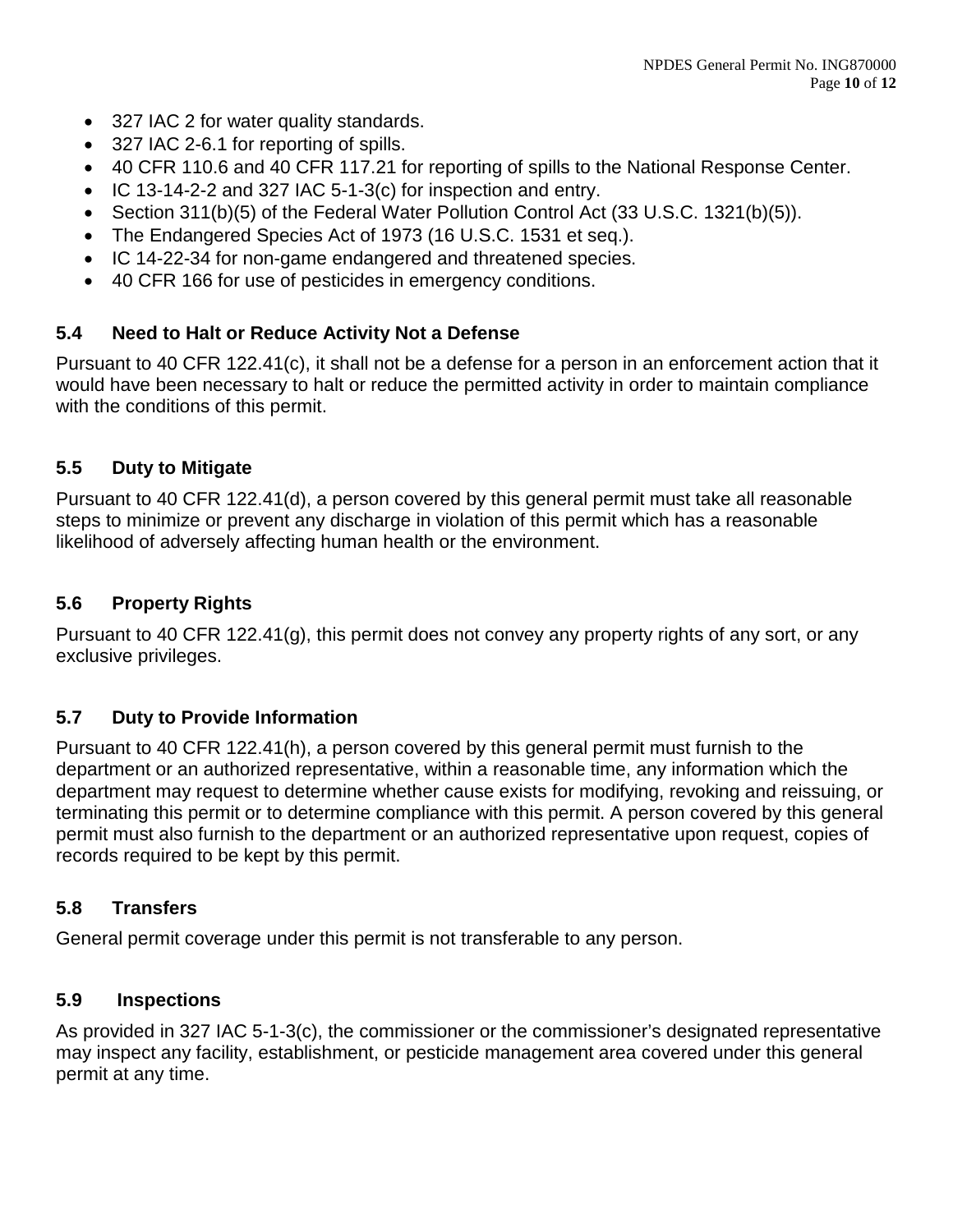## **5.10 Violations**

Any permit noncompliance constitutes a violation of IC 13-30 and the Clean Water Act and is grounds for enforcement action, permit termination, revocation and reissuance, or modification, or for denial of a permit renewal.

## **5.11 Penalties**

Indiana criminal penalties are described in IC 13-30-10. Indiana civil penalties are described in IC 13-30-4. Federal criminal, civil and administrative penalties are described in section 309 of the Federal Water Pollution Control Act (33 U.S.C. 1319). Any person violating any provision of this document shall be subject to enforcement and penalties as set forth under 327 IAC 5-2-20.

## **5.12 Revocation**

The commissioner may revoke a person's coverage under this general permit during its term for cause including but not limited to violation of applicable laws, regulations or administrative documents. To revoke a person's coverage under this general permit, the commissioner will provide written notice that the person's general permit coverage will be revoked. Upon receipt of written notice of revocation from the commissioner, the person must submit an application for an individual permit no later than ninety (90) days after receiving the notice of revocation. Filing of a request for a permit modification, revocation and reissuance, or termination, or a notification of planned changes or anticipated noncompliance does not stay any permit condition.

# **5.13 Obtaining an individual NPDES permit**

The commissioner may require a person covered by this general permit to apply for and obtain an individual NPDES permit when any of the following occur:

- The discharge currently is, or potentially may be, a significant contributor of pollution.
- The person is not, or previously has not been, in compliance with the conditions of this NPDES general permit.
- A change has occurred in the availability of demonstrated technology or practices for the control or abatement of pollutants applicable to the point source.
- Effluent limitation guidelines are promulgated for point sources covered by the general permit.
- The water is identified as impaired by that pesticide or its degradates pursuant to section 303(d) of the Federal Water Pollution Control Act (33 U.S.C. 1313(d)).
- The commissioner has notified the person that coverage under the general permit coverage is being revoked.

If a person has general permit coverage and does not apply for an individual permit within ninety (90) days after receiving notification from the commissioner to submit such an application to the department, then that person's existing general permit coverage is terminated. Any interested person may petition the commissioner to take action under this section.